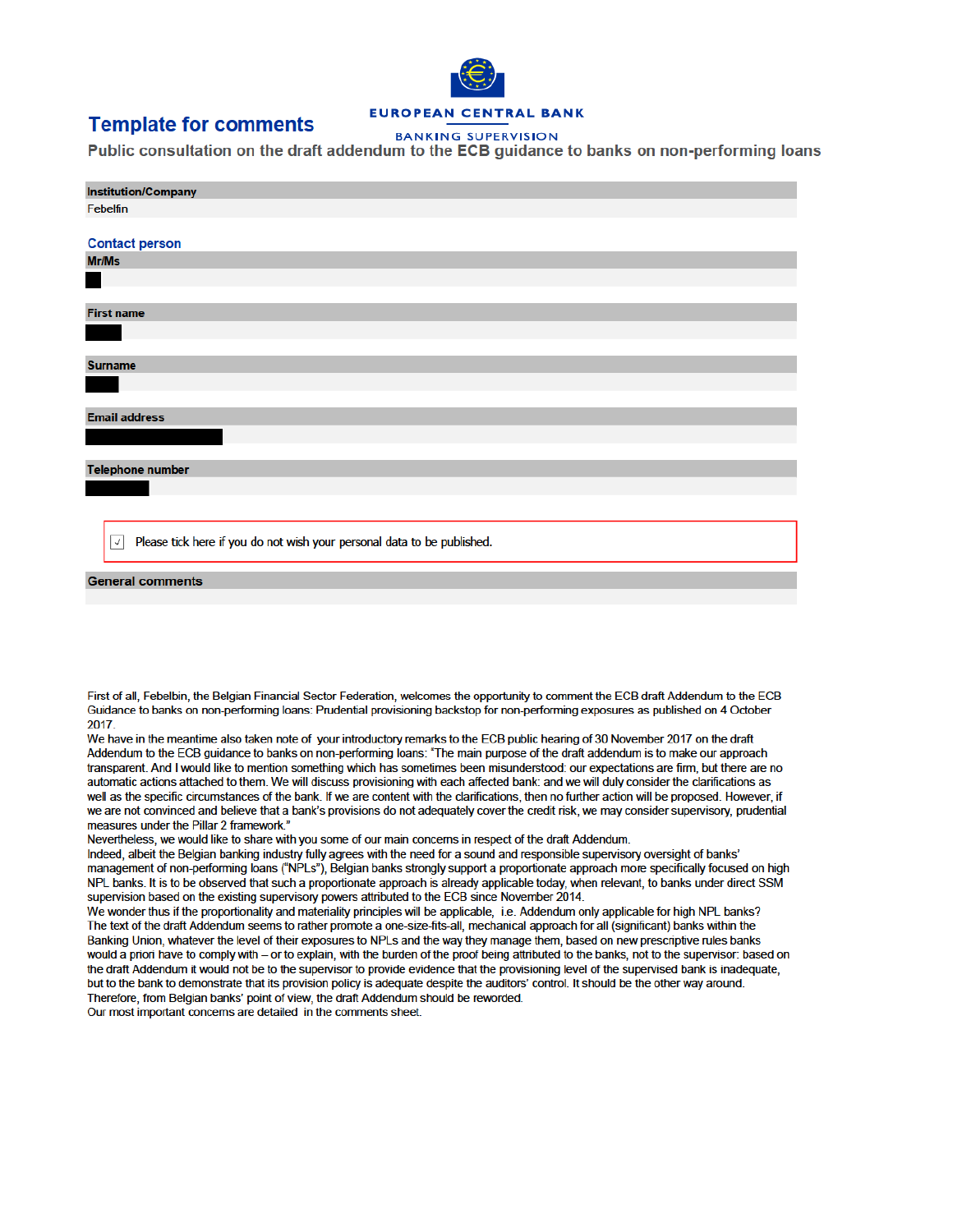#### **Template for comments**

**Public consultation on the draft addendum to the ECB guidance to banks on non-performing loans**

Please enter all your feedback in this list.<br>
"When entering feedback, please make sure that:<br>
- each comment deals with a single issue only;<br>
- you indicate the relevant article/chapter/paragraph, where appropriate;<br>
- yo

| Deadline: |                                  | 8 December 2017      |         |                                 |                                                                                                                                                                                                                                                                                                                                                                                                                                                                                                                                                                                                                                                                                                                                                                                                                                                                                                                                                                                                                                                                                                                                                                                                                                                                                                                                                                                                                                                                                                                                                                                                                                                                                                                                                                                                                                                                                                                                                                                                                                                                                                                                                                                                                                                                                                                                                                                                                                                                                                                                                                          |                                                                                                                                                                                                                                                                                                                                                                                                                                                                                                                                                                                                     |                |                                       |
|-----------|----------------------------------|----------------------|---------|---------------------------------|--------------------------------------------------------------------------------------------------------------------------------------------------------------------------------------------------------------------------------------------------------------------------------------------------------------------------------------------------------------------------------------------------------------------------------------------------------------------------------------------------------------------------------------------------------------------------------------------------------------------------------------------------------------------------------------------------------------------------------------------------------------------------------------------------------------------------------------------------------------------------------------------------------------------------------------------------------------------------------------------------------------------------------------------------------------------------------------------------------------------------------------------------------------------------------------------------------------------------------------------------------------------------------------------------------------------------------------------------------------------------------------------------------------------------------------------------------------------------------------------------------------------------------------------------------------------------------------------------------------------------------------------------------------------------------------------------------------------------------------------------------------------------------------------------------------------------------------------------------------------------------------------------------------------------------------------------------------------------------------------------------------------------------------------------------------------------------------------------------------------------------------------------------------------------------------------------------------------------------------------------------------------------------------------------------------------------------------------------------------------------------------------------------------------------------------------------------------------------------------------------------------------------------------------------------------------------|-----------------------------------------------------------------------------------------------------------------------------------------------------------------------------------------------------------------------------------------------------------------------------------------------------------------------------------------------------------------------------------------------------------------------------------------------------------------------------------------------------------------------------------------------------------------------------------------------------|----------------|---------------------------------------|
|           |                                  |                      |         |                                 | <b>Detailed comment</b>                                                                                                                                                                                                                                                                                                                                                                                                                                                                                                                                                                                                                                                                                                                                                                                                                                                                                                                                                                                                                                                                                                                                                                                                                                                                                                                                                                                                                                                                                                                                                                                                                                                                                                                                                                                                                                                                                                                                                                                                                                                                                                                                                                                                                                                                                                                                                                                                                                                                                                                                                  |                                                                                                                                                                                                                                                                                                                                                                                                                                                                                                                                                                                                     |                |                                       |
| ID.       | <b>Chapter</b><br>1 - Background | Paragraph Page<br>1. |         | <b>Type of</b><br>Clarification | a. Level of application: the draft Addendum is rather unclear with regard to<br>the level at which the backstop would apply. Should the backstop be<br>calculated at facility, debtor, vintage, portfolio or bank level? Can excess<br>provisions on one loan be used to offset shortfalls on another loan? E.g. for<br>loans where the build-up of provisions is quicker than anticipated through a<br>linear increase up to 100%?<br>b. "Comply or explain" basis: deviations from the backstops are possible, if<br>the bank can demonstrate that the backstop is not justified for specific<br>portfolios or exposures (e.g. client is still making regular payments,<br>application of the backstop in combination with RWAs would cover more than<br>100% of the risk, pulling effects,). At this stage it is unclear how strict the<br>ECB will be, i.e. whether it will allow deviations on very large parts of the<br>portfolio or only for a very limited selection of sub-portfolios. Some comfort<br>can be sought in the statement that "banks should continue booking<br>accounting provisions in line with their assessment which, in the vast majority<br>of cases, should result in the backstop not having any effect."<br>c. Increase of the volatility and cyclicality of provisions and/or CET1:<br>implementation is likely to increase the volatility and cyclicality of provisions<br>and/or CET1. While the initial effect of applying the ECB backstop will be one<br>of an increase in provisions and/or decrease of CET, this is likely to be in par<br>temporary. Overly conservative provisions which are not economically<br>justified will at a later point in time lead to larger provision releases (either<br>through cures or recoveries). Therefore the long term effect of the ECB<br>guidance may well lead to a significant increase in the volatility and cyclicality<br>of provisions and/or capital.<br>d. Interaction between the backstop and the calculation of required capital for<br>credit risk: the interaction between the backstop and the calculation of<br>required capital for credit risk is insufficiently clear and there is a risk of<br>double-counting between the backstop on the one side and the RWA<br>calculated under the Standardized or IRB-Advanced approach on the other<br>hand. It should be clarified whether required capital can be considered in the<br>calculation of the backstop or whether the effect of the backstop can be<br>considered in the calculation of capital requirements. | Concise statement as to why your<br>Some other important general<br>considerations on the proposed backstop: on<br>the level of application, "comply or explain"<br>basis, increase of the volatility and cyclicality<br>of provisions and/or CET1 and interaction<br>between the backstop and the calculation of<br>required capital for credit risk                                                                                                                                                                                                                                               | <b>Name of</b> | <b>Personal data</b><br>Don't publish |
|           | 2 - General<br>Concept           | 2.2.                 |         | Clarification                   | Pillar 1 vs. Pillar 2 Approach<br>The SSM already has the necessary authority to adjust provisions, on a case<br>by-case basis, as part of the SREP, whenever it deems it necessary - as<br>reminded quite recently by the European Commission: "Prudential regulation<br>empowers the bank supervisor to influence a bank's provisioning level<br>(including as regards NPLs) within the limits of the applicable accounting<br>framework and to require specific adjustments to the own funds calculations<br>of that bank if, for example, accounting provisioning is not sufficient from a<br>supervisory perspective. Binding measures and requirements, however, can<br>only be applied by the supervisor on a case-by-case basis depending on the<br>individual circumstances of the bank (so called Pillar 2 measures).<br>Individually tailored supervisory measures following a case-by-case<br>assessment by the competent supervisor are appropriate for dealing with the<br>specific NPL-related risks of individual banks. (European Commission's<br>consultation document on Statutory prudential backstops addressing<br>insufficient provisioning for newly originated loans that turn non-performing",<br>p. 4 sq., 10 November 2017).                                                                                                                                                                                                                                                                                                                                                                                                                                                                                                                                                                                                                                                                                                                                                                                                                                                                                                                                                                                                                                                                                                                                                                                                                                                                                                                 | Belgian banks fully support such individually<br>tailored supervisory measures following a<br>case-by-case assessment by the ECB: it<br>appears to be in our opinion the best way to<br>address the NPL issue where (and only<br>where) it is an issue.<br>Due to its one-size-fits-all and quasi<br>automatic nature, however, the new<br>mechanism contemplated in the draft<br>Addendum - setting the same minimal<br>expected levels of provisioning for all<br>(significant) banks in all participating Member<br>States - can be considered as a Pillar 1<br>more than a Pillar 2 instrument. |                | Don't publish                         |
|           | 2 - General<br>Concept           | 2.2.                 |         | Clarification                   | Quantitative vs. Qualitative Guidance<br>Belgian banks consider that the ECB "qualitative" Guidance on NPLs (March<br>2017) is going in the right direction.                                                                                                                                                                                                                                                                                                                                                                                                                                                                                                                                                                                                                                                                                                                                                                                                                                                                                                                                                                                                                                                                                                                                                                                                                                                                                                                                                                                                                                                                                                                                                                                                                                                                                                                                                                                                                                                                                                                                                                                                                                                                                                                                                                                                                                                                                                                                                                                                             | In this respect, the timing of the measure<br>contemplated in the draft Addendum is also<br>questionable as the ECB "qualitative"<br>Guidance on NPLs is now in the process of<br>being implemented, with banks carrying out<br>their individual NPL plans accordingly.                                                                                                                                                                                                                                                                                                                             |                | Don't publish                         |
|           | 2 - General<br>Concept           | 2.3.                 | $4 - 6$ | Clarification                   | Prudential backstop vs. IFRS 9<br>Moreover, a quantitative prudential backstop does not seem to be necessary<br>as the new IFRS 9 standard is going to be implemented from the 1st of<br>January 2018.<br>Indeed, IFRS 9 will lead banks to build an additional capital buffer based on a capital buffer based on a forward looking<br>forward looking expected loss basis.<br>Therefore, it would be more appropriate to allow the new standard to be<br>applied and to assess its effects before taking any further action.                                                                                                                                                                                                                                                                                                                                                                                                                                                                                                                                                                                                                                                                                                                                                                                                                                                                                                                                                                                                                                                                                                                                                                                                                                                                                                                                                                                                                                                                                                                                                                                                                                                                                                                                                                                                                                                                                                                                                                                                                                            | IFRS 9 will lead banks to build an additional<br>expected loss basis.                                                                                                                                                                                                                                                                                                                                                                                                                                                                                                                               |                | Don't publish                         |
|           | 5 3 - Definitions                | 3.                   | $7-9$   | Clarification                   | Vintage vs. Cash Flows<br>Belgian banks do not totally agree with the supervisory expectation of banks<br>fully and automatically writing off their NPLs based on the sole vintage.                                                                                                                                                                                                                                                                                                                                                                                                                                                                                                                                                                                                                                                                                                                                                                                                                                                                                                                                                                                                                                                                                                                                                                                                                                                                                                                                                                                                                                                                                                                                                                                                                                                                                                                                                                                                                                                                                                                                                                                                                                                                                                                                                                                                                                                                                                                                                                                      |                                                                                                                                                                                                                                                                                                                                                                                                                                                                                                                                                                                                     |                | Don't publish                         |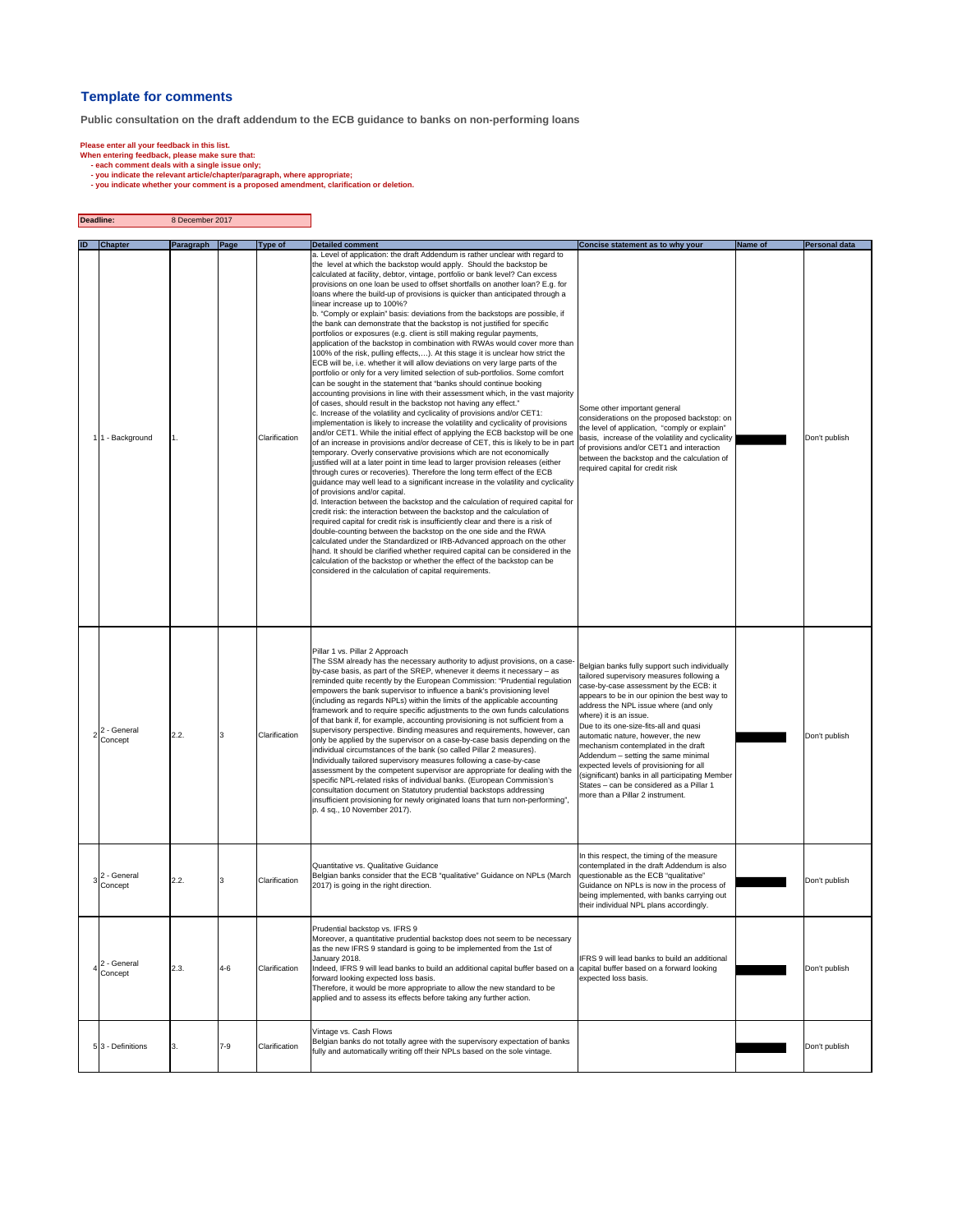| 4 - Prudential<br>6 provisioning<br>backstop | $4.1 - 4.2.$  | $10-1$    | Clarification | Unsecured loans<br>Full write-off of unsecured (parts of) NPPLs after 2 years is expected by the<br>supervisor whatever the cash flows collected on the NPLs.<br>The mere existence of cash flows should be enough to demonstrate that full<br>provisioning is far from being justified - and, in practice, is far from being<br>applied in the financial statements, under the auditors' control.<br>Therefore, supervisors are invited to adopt a differentiated approach, based<br>on case-by-case analysis and expert judgment and building on banks'<br>implementation of the ECB "qualitative" Guidance.                                                                                                                                                                                                                                                                                                                                                                                                                                                                                                                                                                                                                                                                                                                                      | The crucial point for supervision in this<br>matter is to make sure that NPL portfolios<br>still generate cash flows and that provisions<br>are taken accordingly.                                                                                                                                                                                                                                                                                                                                                                                                                                                                                                                                                                                                                                                                                                      | Don't publish |
|----------------------------------------------|---------------|-----------|---------------|-----------------------------------------------------------------------------------------------------------------------------------------------------------------------------------------------------------------------------------------------------------------------------------------------------------------------------------------------------------------------------------------------------------------------------------------------------------------------------------------------------------------------------------------------------------------------------------------------------------------------------------------------------------------------------------------------------------------------------------------------------------------------------------------------------------------------------------------------------------------------------------------------------------------------------------------------------------------------------------------------------------------------------------------------------------------------------------------------------------------------------------------------------------------------------------------------------------------------------------------------------------------------------------------------------------------------------------------------------|-------------------------------------------------------------------------------------------------------------------------------------------------------------------------------------------------------------------------------------------------------------------------------------------------------------------------------------------------------------------------------------------------------------------------------------------------------------------------------------------------------------------------------------------------------------------------------------------------------------------------------------------------------------------------------------------------------------------------------------------------------------------------------------------------------------------------------------------------------------------------|---------------|
| 4 - Prudential<br>7 provisioning<br>backstop | $4.1 - 4.2$ . | $10 - 11$ | Clarification | Secured loans<br>Full write-off of secured (parts of) NPLs after 7 years is expected by the<br>supervisor based on the (wrong) assumption that a collateral that has not<br>been realised is no more efficient.<br>Actually, facts show that the (forced) sale of collateral is far from being the<br>ideal solution. Indeed, it is in no-one's interest to exercise collateral. When<br>banks have recourse on their debtors (which is the case for the majority of<br>loans granted in Europe, where non-recourse loans are the exception),<br>collateral should first be seen as an essential lever to incentivise debtors to<br>pay.<br>To focus on collateral valuation may induce banks to lend against collateral,<br>i.e. to move from cash flow banking (that is banking proper), in which loans<br>are made according to the value of the expected cash flows, to collateral-<br>oriented banking (that is pawn brokering) in which loans are granted based<br>on the value of their underlying collateral. As we are all aware, the problem<br>of non-performing loans in connection with deteriorated underlying asset<br>quality has played a central role in the last financial crisis.<br>The metric supervisors should focus on the net accounting value of the<br>portfolio. Indeed it is on this amount that the bank is at risk. | Accordingly, it is the quality of the impairment<br>process that should be at the heart of the<br>supervisory approach, not collateral. Indeed<br>the key weakness in proposals for prudential<br>backstops on loan loss provisioning is that<br>they only give value to collateral, and ignore<br>cash flows from ongoing operations of<br>debtors in default. These cash flows are<br>significant (the net accounting value is<br>actually the present value of these expected<br>cash flows) and in some cases represent the<br>majority of recoveries (for instance for<br>unsecured loans, or when collateral is not<br>enforced to ensure maximum recovery and<br>preserve overall economic value).<br>Accounting rules recognise the need to<br>assess impairment allowances based on<br>ultimate recoverability, and prudential<br>coverage should do the same. | Don't publish |
| 4 - Prudential<br>8 provisioning<br>backstop | $4.1 - 4.2$   | $10 - 11$ | Clarification | SA/F-IRBA vs. A-IRBA Collateral Recognition<br>In order to define "secured" (parts of) NPLs, the draft Addendum refers to<br>eligibility criteria applicable under the Basel non-model based approaches,<br>namely, the Standardised Approach ("SA") and the Foundation Internal<br>Ratings-Based Approach ("F-IRBA"). Both approaches are very restrictive<br>regarding physical collateral compared to their wide recognition under the<br>Advanced Internal Ratings-Based Approach ("A-IRBA").<br>In this way, physical collaterals other than immovable properties will receive a<br>very limited recognition under the prudential provisioning backstop while they<br>significantly contribute to high recovery rates in the real life - and,<br>accordingly, to low LGD values under A-IRBA.                                                                                                                                                                                                                                                                                                                                                                                                                                                                                                                                                  | As a consequence, a significant part of<br>collateralised corporate loans (incl.<br>specialised lending and leasing) turning non-<br>performing might have to be treated as<br>'unsecured" after 2 years and, consequently,<br>subject to a full write-off.                                                                                                                                                                                                                                                                                                                                                                                                                                                                                                                                                                                                             | Don't publish |
| 5 - Related<br>9 supervisory<br>reporting    | 5.            | 12        | Clarification | Finally, Belgian banks are of the opinion that the ECB use of the "Guidance"<br>instrument to define new minimum requirements expected to be met by all<br>(significant) banks within the Banking Union is per se questionable.<br>In their opinion, a supervisory "Guidance" should normally be restricted to<br>clarify the implementation of Level 1 and 2 legislative texts instead of<br>'goldplating' existing regulations or anticipating regulations still under<br>discussion.                                                                                                                                                                                                                                                                                                                                                                                                                                                                                                                                                                                                                                                                                                                                                                                                                                                             | In this respect, the draft Addendum might<br>unfortunately be seen as falling under the<br>second case (anticipation of regulation under<br>discussion) if we compare it to the above<br>Commission's consultation on statutory<br>prudential backstops published at virtually<br>the same time.                                                                                                                                                                                                                                                                                                                                                                                                                                                                                                                                                                        | Don't publish |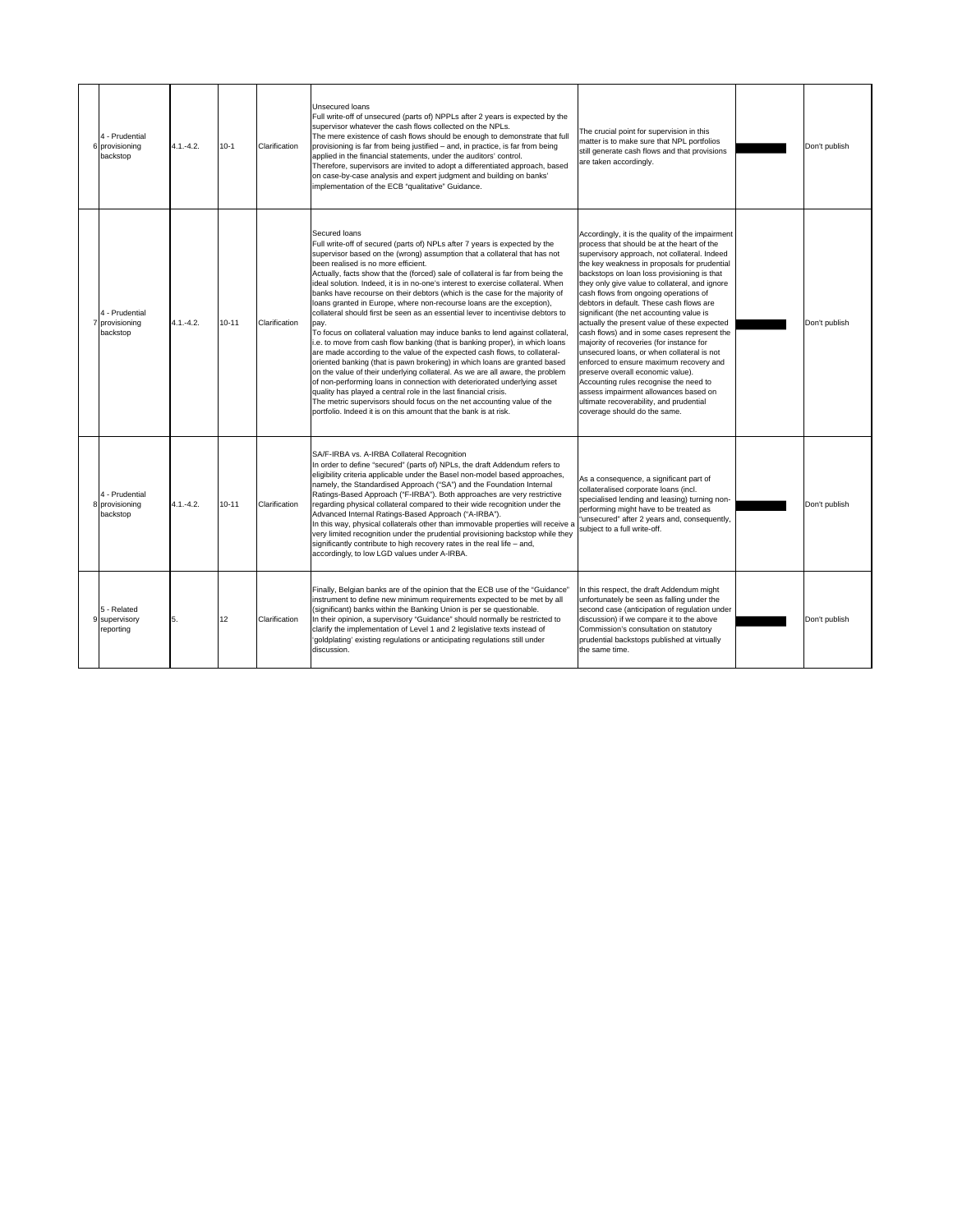

European Central Bank Secretariat to the Supervisory Board "Public consultation on the draft addendum to the ECB Guidance to banks on nonperforming loans" 60640 Frankfurt am Main Germany

Brussels, 08 December 2017

First of all, Febelbin, the Belgian Financial Sector Federation, welcomes the opportunity to comment the ECB draft *Addendum to the ECB Guidance to banks on non-performing loans: Prudential provisioning backstop for non-performing exposures* as published on 4 October 2017.

We have in the meantime also taken note of Mrs. Nouy's introductory remarks to the ECB public hearing of 30 November 2017 on the draft Addendum to the ECB guidance to banks on non-performing loans: "*The main purpose of the draft addendum is to make our approach transparent. And I would like to mention something which has sometimes been misunderstood: our expectations are firm, but there are no automatic actions attached to them. We will discuss provisioning with each affected bank: and we will duly consider the clarifications as well as the specific circumstances of the bank. If we are content with the clarifications, then no further action will be proposed. However, if we are not convinced and believe that a bank's provisions do not adequately cover the credit risk, we may consider supervisory, prudential measures under the Pillar 2 framework*."

Nevertheless, we would like to share with you some of our main concerns in respect of the draft Addendum.

Indeed, albeit the Belgian banking industry fully agrees with the need for a sound and responsible supervisory oversight of banks' management of non-performing loans ("NPLs"), Belgian banks strongly support a *proportionate* approach more specifically focused on high NPL banks. It is to be observed that such a proportionate approach is already applicable today, when relevant, to banks under direct SSM supervision based on the existing supervisory powers attributed to the ECB since November 2014.

We wonder thus if the proportionality and materiality principles will be applicable, i.e. Addendum only applicable for high NPL banks?

The text of the draft Addendum seems to rather promote a *one-size-fits-all*, mechanical approach for *all* (significant) banks within the Banking Union, whatever the level of their exposures to NPLs and the way they manage them, based on new prescriptive rules banks would *a priori* have to comply with – or to explain, with the burden of the proof being attributed to the banks, not to the supervisor: based on the draft Addendum it would not be to the supervisor to provide evidence that the provisioning level of the supervised bank is inadequate, but to the bank to demonstrate that its provision policy is adequate despite the auditors' control. It should be the other way around.

Belgian Financial Sector Federation vzw/asbl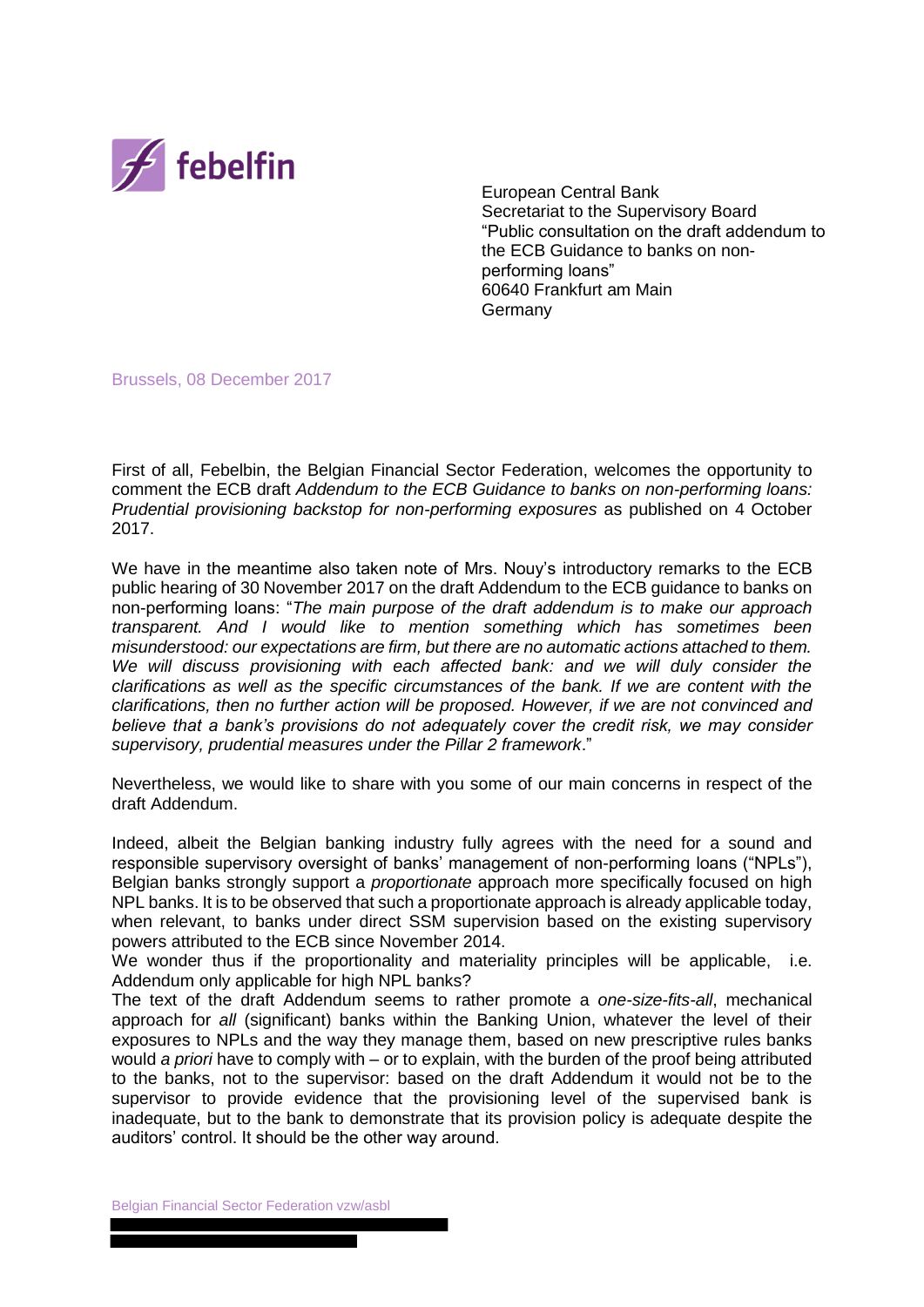

Therefore, from Belgian banks' point of view, the draft Addendum should be reworded.

Our most important concerns are detailed here below.

# **1. Some other important general considerations on the proposed backstop**

# **a. Level of application**

The draft Addendum is rather unclear with regard to the level at which the backstop would apply. Should the backstop be calculated at facility, debtor, vintage, portfolio or bank level? Can excess provisions on one loan be used to offset shortfalls on another loan? E.g. for loans where the build-up of provisions is quicker than anticipated through a linear increase up to 100%?

# **b.** "**Comply or explain" basis**

Deviations from the backstops are possible, if the bank can demonstrate that the backstop is not justified for specific portfolios or exposures (e.g. client is still making regular payments, application of the backstop in combination with RWAs would cover more than 100% of the risk, pulling effects,…). At this stage it is unclear how strict the ECB will be, i.e. whether it will allow deviations on very large parts of the portfolio or only for a very limited selection of subportfolios. Some comfort can be sought in the statement that "*banks should continue booking accounting provisions in line with their assessment which, in the vast majority of cases, should result in the backstop not having any effect*."

#### **c. Increase of the volatility and cyclicality of provisions and/or CET1**

Implementation is likely to increase the volatility and cyclicality of provisions and/or CET1. While the initial effect of applying the ECB backstop will be one of an increase in provisions and/or decrease of CET, this is likely to be in part temporary. Overly conservative provisions which are not economically justified will at a later point in time lead to larger provision releases (either through cures or recoveries). Therefore the long term effect of the ECB guidance may well lead to a significant increase in the volatility and cyclicality of provisions and/or capital.

# **d. Interaction between the backstop and the calculation of required capital for credit risk**

The interaction between the backstop and the calculation of required capital for credit risk is insufficiently clear and there is a risk of double-counting between the backstop on the one side and the RWA calculated under the Standardized or IRB-Advanced approach on the other hand. It should be clarified whether required capital can be considered in the calculation of the backstop or whether the effect of the backstop can be considered in the calculation of capital requirements.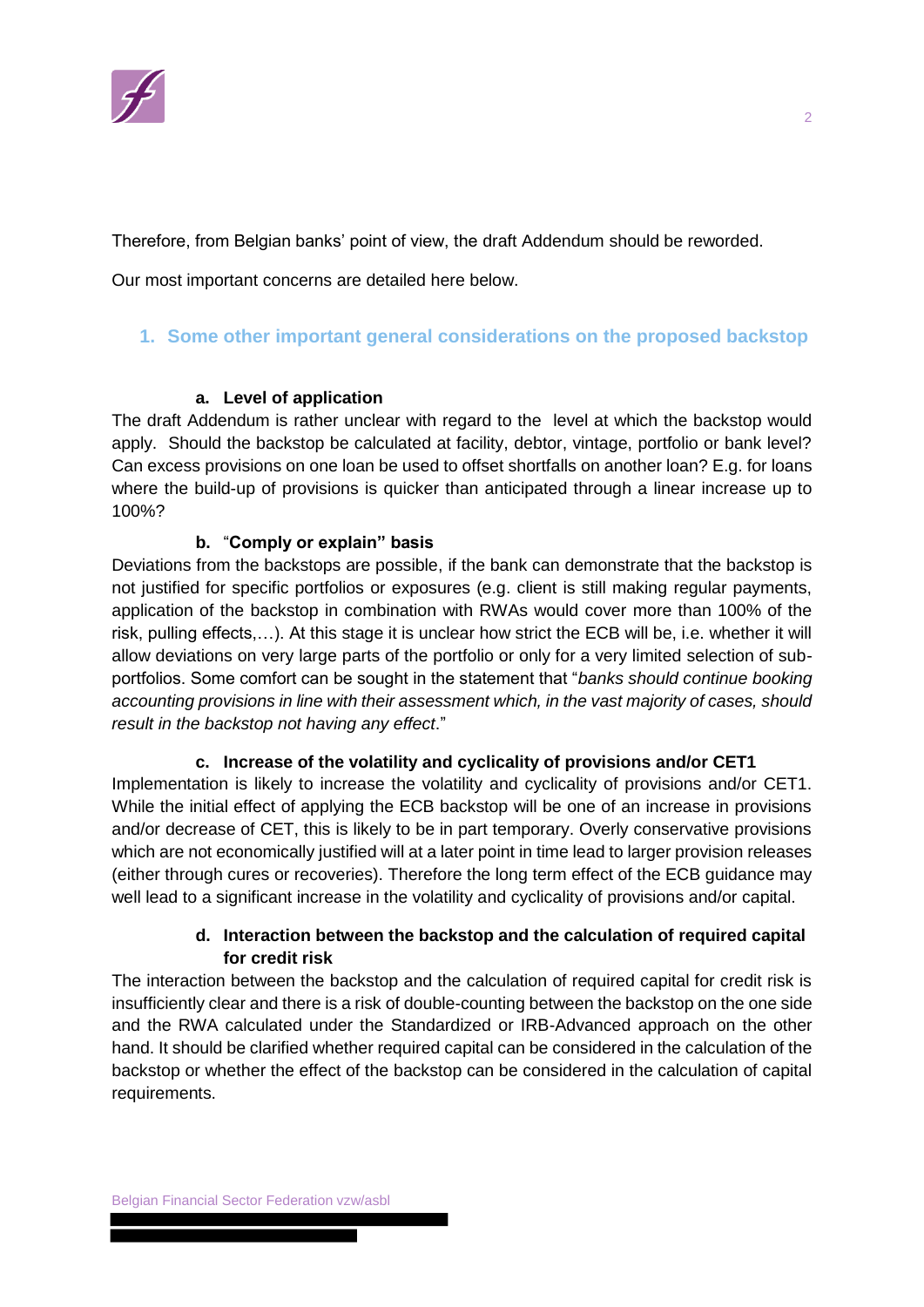

# **2. Pillar 1 vs. Pillar 2 Approach**

The SSM already has the necessary authority to adjust provisions, on a case-by-case basis, as part of the SREP, whenever it deems it necessary – as reminded quite recently by the European Commission: *"Prudential regulation empowers the bank supervisor to influence a bank's provisioning level (including as regards NPLs) within the limits of the applicable accounting framework and to require specific adjustments to the own funds calculations of that bank if, for example, accounting provisioning is not sufficient from a supervisory perspective. Binding measures and requirements, however, can only be applied by the supervisor on a case-by-case basis depending on the individual circumstances of the bank (so called Pillar 2 measures).* 

*Individually tailored supervisory measures following a case-by-case assessment by the competent supervisor are appropriate for dealing with the specific NPL-related risks of individual banks.* (European Commission's consultation document on *Statutory prudential backstops addressing insufficient provisioning for newly originated loans that turn nonperforming"*, p. 4 sq., 10 November 2017).

Belgian banks fully support such *individually tailored supervisory measures following a caseby-case assessment* by the ECB: it appears to be in our opinion the best way to address the NPL issue where (and only where) it is an issue.

Due to its one-size-fits-all and quasi automatic nature, however, the new mechanism contemplated in the draft Addendum – setting the same *minimal* expected levels of provisioning for all (significant) banks in all participating Member States – can be considered as a Pillar 1 more than a Pillar 2 instrument.

### **3. Quantitative vs. Qualitative Guidance**

Belgian banks consider that the ECB "qualitative" Guidance on NPLs (March 2017) is going in the right direction.

In this respect, the timing of the measure contemplated in the draft Addendum is also questionable as the ECB "qualitative" Guidance on NPLs is now in the process of being implemented, with banks carrying out their individual NPL plans accordingly.

#### **4. Prudential backstop vs. IFRS 9**

Moreover, a quantitative prudential backstop does not seem to be necessary as the new IFRS 9 standard is going to be implemented from the 1<sup>st</sup> of January 2018.

Indeed, IFRS 9 will lead banks to build an additional capital buffer based on a forward looking expected loss basis.

Therefore, it would be more appropriate to allow the new standard to be applied and to assess its effects before taking any further action.

#### **5. Vintage vs. Cash Flows**

Belgian banks do not totally agree with the supervisory expectation of banks fully and automatically writing off their NPLs based on the sole vintage. Indeed: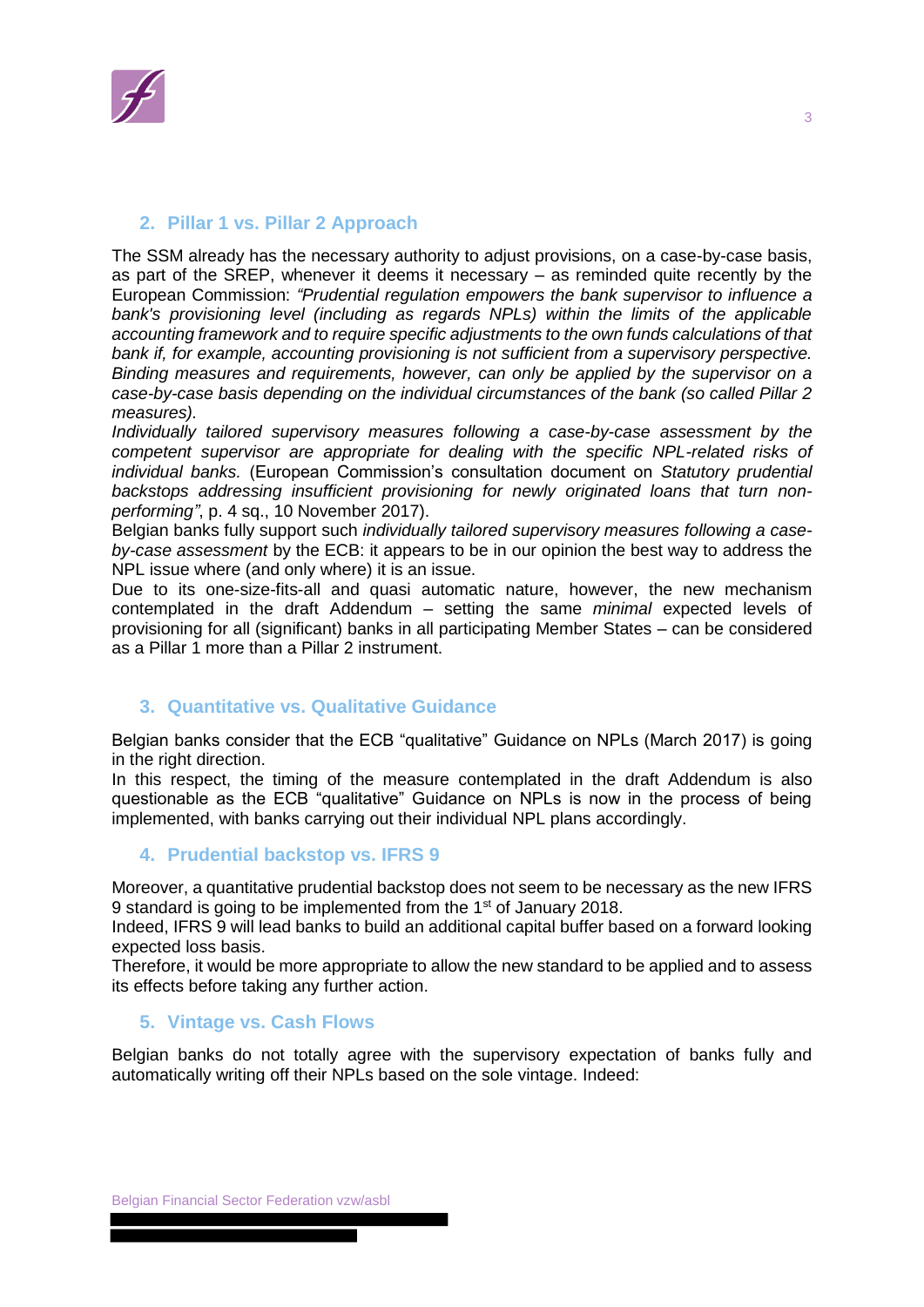

#### **a. Unsecured loans**

Full write-off of unsecured (parts of) NPPLs after 2 years is expected by the supervisor *whatever the cash flows collected on the NPLs*.

The mere existence of cash flows should be enough to demonstrate that full provisioning is far from being justified – and, in practice, is far from being applied in the financial statements, under the auditors' control.

Therefore, supervisors are invited to adopt a differentiated approach, based on case-by-case analysis and expert judgment and building on banks' implementation of the ECB "qualitative" Guidance. The crucial point for supervision in this matter is to make sure that NPL portfolios still generate cash flows and that provisions are taken accordingly.

#### **b. Secured loans**

Full write-off of secured (parts of) NPLs after 7 years is expected by the supervisor *based on the (wrong) assumption that a collateral that has not been realised is no more efficient*.

Actually, facts show that the (forced) sale of collateral is far from being the ideal solution. Indeed, it is in no-one's interest to exercise collateral. When banks have recourse on their debtors (which is the case for the majority of loans granted in Europe, where non-recourse loans are the exception), collateral should first be seen as an essential lever to incentivise debtors to pay.

To focus on collateral valuation may induce banks to lend against collateral, i.e. to move from cash flow banking (that is banking proper), in which loans are made according to the value of the expected cash flows, to collateral-oriented banking (that is pawn brokering) in which loans are granted based on the value of their underlying collateral. As we are all aware, the problem of non-performing loans in connection with deteriorated underlying asset quality has played a central role in the last financial crisis.

The metric supervisors should focus on the net accounting value of the portfolio. Indeed it is on this amount that the bank is at risk.

Accordingly, it is the quality of the impairment process that should be at the heart of the supervisory approach, not collateral. Indeed the key weakness in proposals for prudential backstops on loan loss provisioning is that *they only give value to collateral, and ignore cash flows from ongoing operations of debtors in default*. These cash flows are significant (the net accounting value is actually the present value of these expected cash flows) and in some cases represent the majority of recoveries (for instance for unsecured loans, or when collateral is not enforced to ensure maximum recovery and preserve overall economic value). Accounting rules recognise the need to assess impairment allowances based on ultimate recoverability, and prudential coverage should do the same.

# **6. SA/F-IRBA vs. A-IRBA Collateral Recognition**

In order to define "secured" (parts of) NPLs, the draft Addendum refers to eligibility criteria applicable under the Basel non-model based approaches, namely, the Standardised Approach ("SA") and the Foundation Internal Ratings-Based Approach ("F-IRBA"). Both approaches are very restrictive regarding physical collateral compared to their wide recognition under the Advanced Internal Ratings-Based Approach ("A-IRBA").

In this way, physical collaterals other than immovable properties will receive a very limited recognition under the prudential provisioning backstop while they significantly contribute to high recovery rates in the real life – and, accordingly, to low LGD values under A-IRBA.